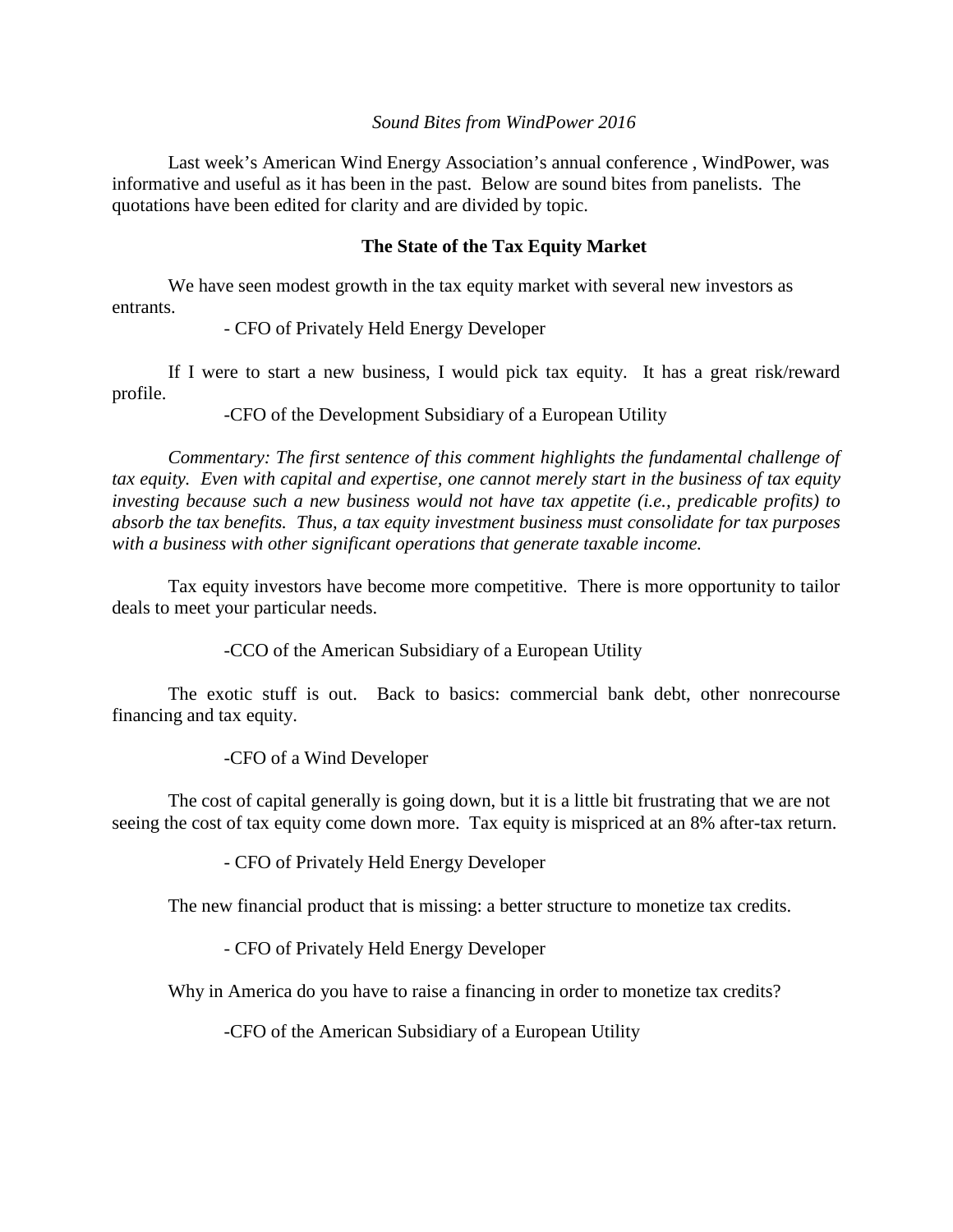I would like to see every American be able to buy production tax credits (PTCs) in an online auction.

-CCO of the American Subsidiary of a European Utility

*Commentary: Congress has at times considered transferable tax credits but certain politicians are uncomfortable with the concept. Some of that discomfort is attributable to is a perception of a windfall for the taxpayer that buys the credits at a discount to face but did not actually put any capital at risk with respect to a renewable energy project. Oregon permitted its state renewable energy tax credits to be transferred, and the program had several problems leading to an investigation and hearings.*

In the United States, we use the tax code to direct investment to activities that Congress seeks to support. But using the tax code is not efficient and is expensive. In Europe, they use feed-in tariffs that are not as complicated.

-CCO of the American Subsidiary of a European Utility

# **Tax Equity Structuring**

In our projects, the only types of capital we have now are tax equity and our sponsor equity. We try to minimize the amount of cash that must be distributed to the tax equity investor. Our pre-flip cash distribution sharing is typically 70% to us and 30% to the tax equity investor.

-CCO of the Development Subsidiary of a European Utility

The most cash that has been distributable to us as a developer during the pre-flip period is 70%, but in the US Bank investment tax credit (ITC) structure that amount is higher.

# -CFO of a Wind Developer

*Commentary: The referenced structure has been used mostly for solar projects; however, wind projects are permitted to elect the ITC in lieu of the PTC, and some wind projects have been financed with the referenced structure.*

We are seeing the percentage of the tax equity in the capital stack for wind projects creep up with higher capacity factors. Some projects have over 50% capacity factors.

-CCO of the Subsidiary of a European Utility

Nonrecourse means nonrecourse. Parent guarantees should be few and far between. We have tried to be disciplined about that.

- CFO of Privately Held Energy Developer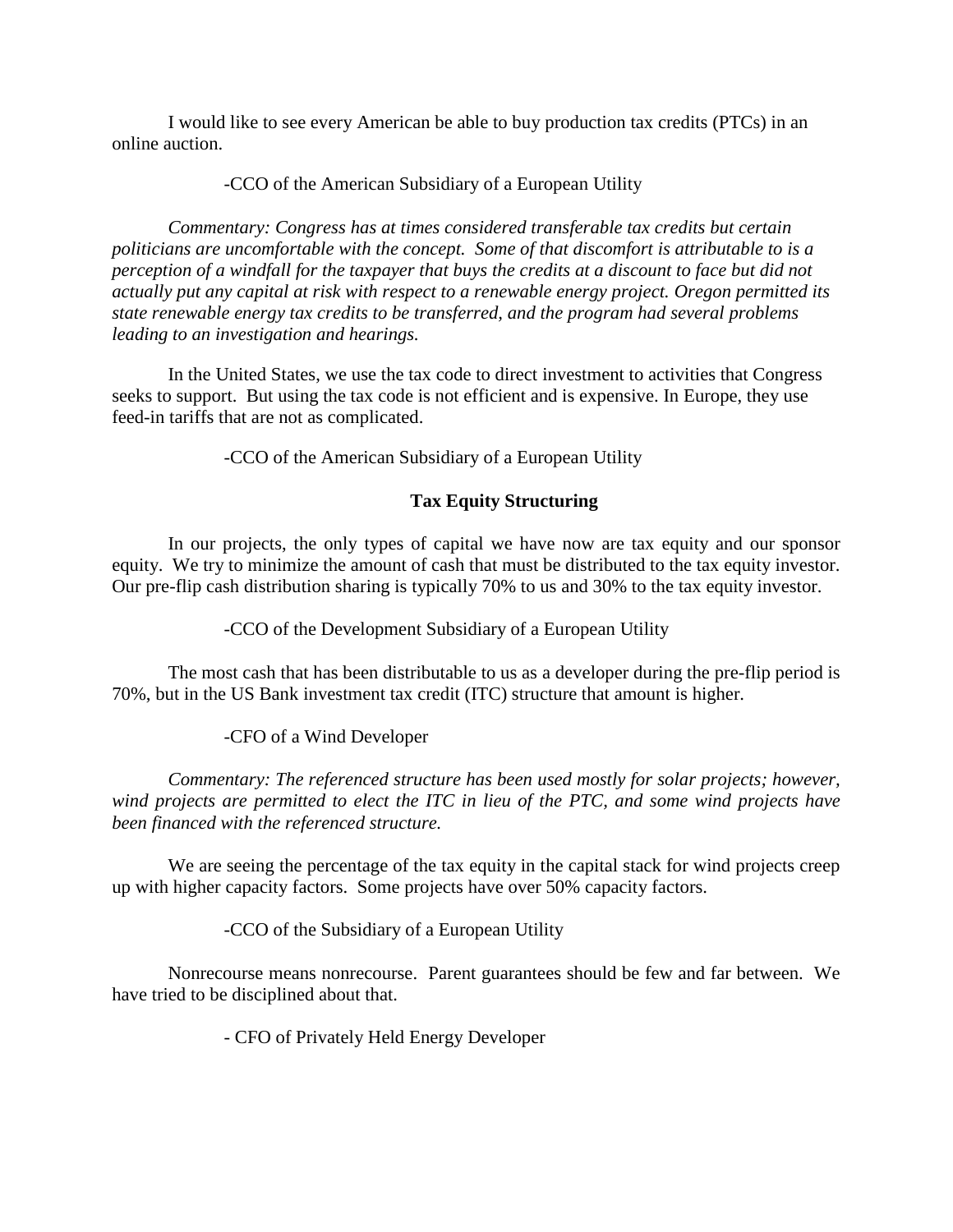## **Cost of Capital**

Our weighted average cost of capital has been trending downward due to borrowing costs at historic lows and renewables becoming an investment grade class of asset.

-CFO of the American Subsidiary of a European Utility

We have been in a tremendously low interest rate environment. I think we are all taking that for granted.

- CFO of a Privately Held Energy Developer

There is a big difference in the cost of capital during the development period and the construction/operating period. Development equity is high risk and requires high returns, while *permanent* equity has a lower risk level and a lower return level.

-CFO of a Wind Developer

Development capital needs to earn a *multiple*. It is such a short duration that an internal rate of return is not that meaningful.

-CFO of a Wind Developer

The cost of sponsor equity for a wind project is 9% to 13% [pre-tax], depending on the quality of the power purchase agreement.

-CFO of an American Wind Developer

The cost of sponsor equity for a wind project is 8.5% to 9% for a levered, [pre-tax] internal rate of return.

-CCO of the American Subsidiary of a European Utility

Pure developers need to be sensitive to their fixed costs because their capital inflows are lumpy and volatile. The development business needs to be run lean. Any fixed costs need to be matched with reoccurring cash flows.

-CFO of a Wind Developer

The investment banks are open to financing merchant projects [(i.e., projects without power purchase agreements)] with very conservative assumptions. Power prices in the spot market have been anything but predictable.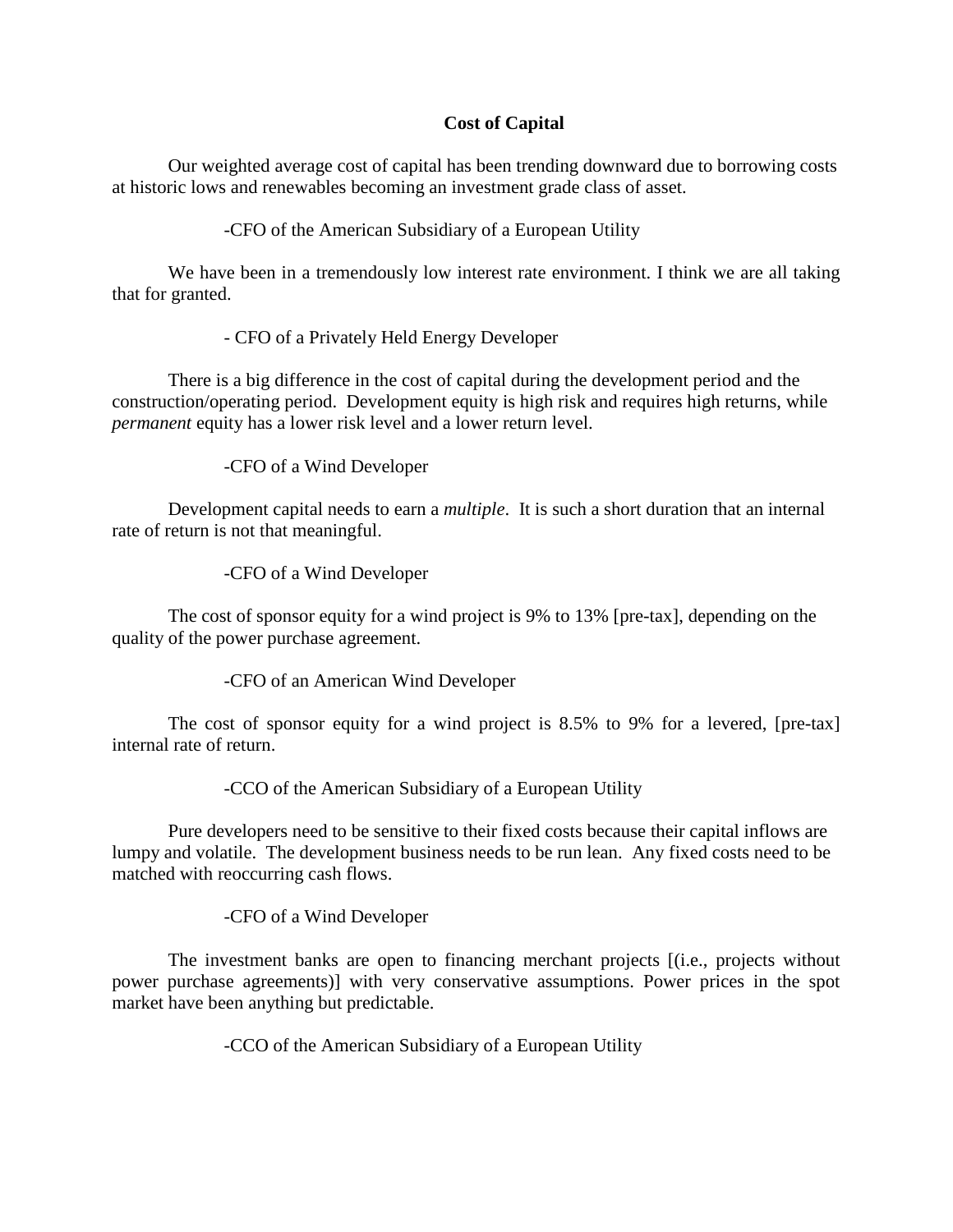The main issues to be negotiated with back-leverage lenders are change of control provisions and the extent to which the tax equity investor can be provided the right to sweep cash from the project to satisfy indemnities.

# - CFO of a Privately Held Energy Developer

There is no substitute to dealing with experienced lenders. If they are provided information, they can make decisions in a reasonable time period.

-CCO of the American Subsidiary of a European Utility

# **The State of the Power Purchase Agreement (PPA) Market**

- Commercial and industrial (C&I) off-takers are creating demand for wind.
- C&I off-takers are harder to contract with than utilities: utilities often merely view the PPA cost as a pass-through to their consumer ratepayers.
- C&I off-takers want projects to take the risk of variation in pricing between the node and the hub. But we just did a deal with an industrial offtaker that will take the power at the bus bar, which is what utilities do.

# -CCO of the American Subsidiary of a European Utility

Most C&I PPAs allocate basis risk [(i.e., the risk that the difference between node and hub energy prices)] back to the sponsor We have to price that in and think about how to hedge it.

# - CFO of a Privately Held Energy Developer

I would love to see a more tailored hedge for the wind industry that better addresses the basis risk between the node and the hub.

-CFO of the American Subsidiary of a European Utility

PPAs are very different than they were five to ten years ago in terms of the risks that generators must take.

- CFO of a Privately Held Energy Developer

There is more to consider in a C&I PPA, than a utility PPA: are you getting the credit of the parent company or a non-rated subsidiary? If you only have the subsidiary, what sort of collateral do you need?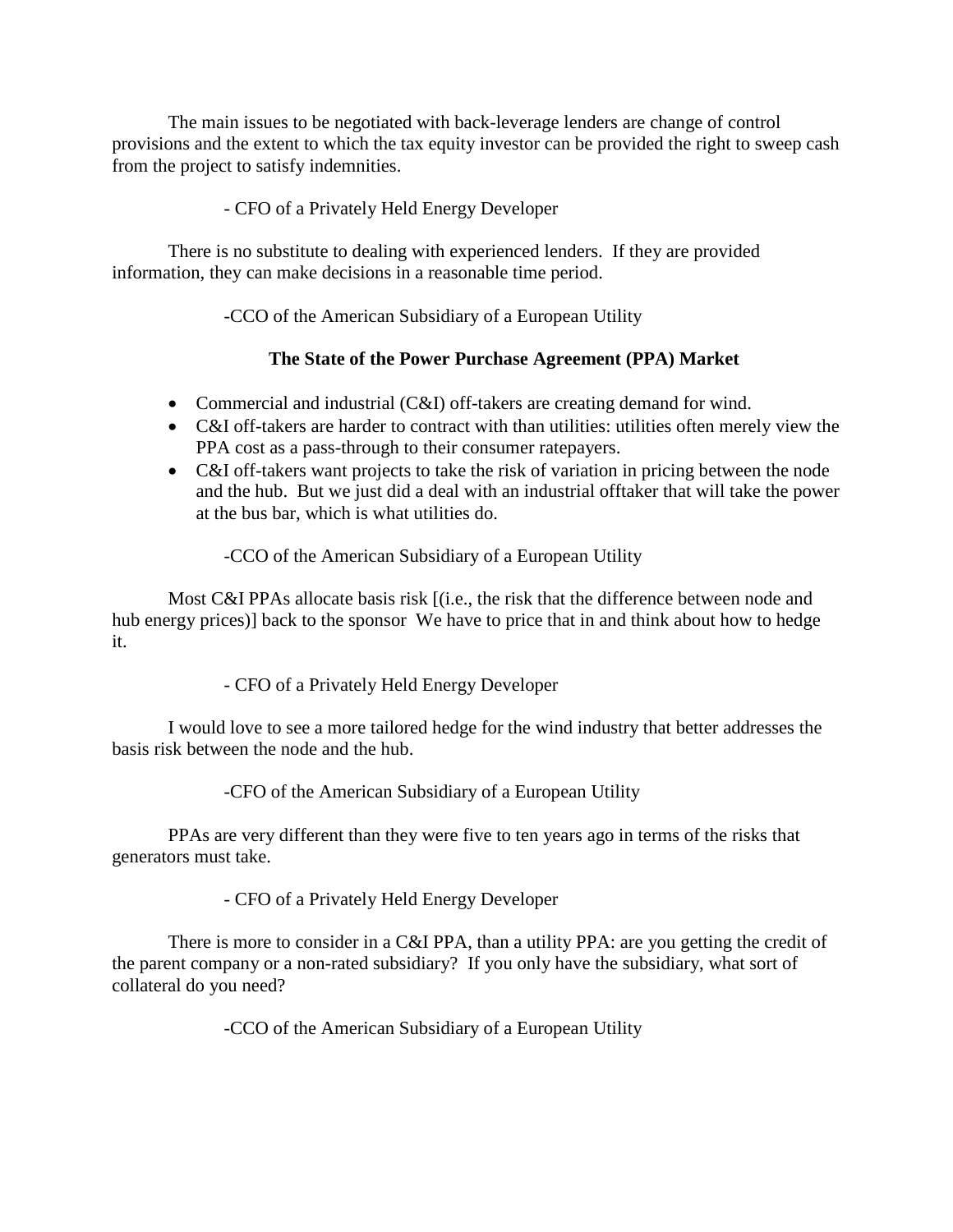For utilities, we are seeing a trend in favor of ownership of projects, rather than signing PPAs.

- CFO of a Privately Held Energy Developer

Ten to 12 years is the typical term of a C&I PPA.

-CFO of a Wind Developer

#### **Ramifications of IRS Notice 2016-31**

*Background: The IRS in Notice 2016-31 issued rules for determining if a wind project has "started construction" as required to qualify for the extension of the PTC. The best year for a wind project to start construction is in 2016. If a project starts construction in 2016, it has until the end of 2020 to be complete and qualify for a 2.3 cent per KWh PTC. If a project starts construction after 2016, the amount of the PTC ratchets down progressively each year. If a project started construction before 2016, then it only has until December 31 that follows the fourth anniversary of the date it started construction to be complete and qualify for the maximum PTC (e.g., if the project started construction in 2015, it must be complete by the end of 2019 in order to qualify for the maximum PTC).*

The Notice is overall good for the industry due to the four year period to complete construction.

-CFO of the American Subsidiary of a European Utility

Very shortly, the interconnection queue will be getting very long [due to all the wind and solar projects that will be developed].

-CCO of the American Subsidiary of a European Utility

The downside of the Notice is we are being asked if we started construction before 2016. We have to look at each project and have a customized solution.

-CFO of the American Subsidiary of a European Utility

A much lower standard is being applied [in the market] to determine if construction started on a project before 2016 than is applied to determine if sufficient physical work was done for a project to start construction in 2016. The tax equity ask "did you put a shovel in the ground a few years ago?"